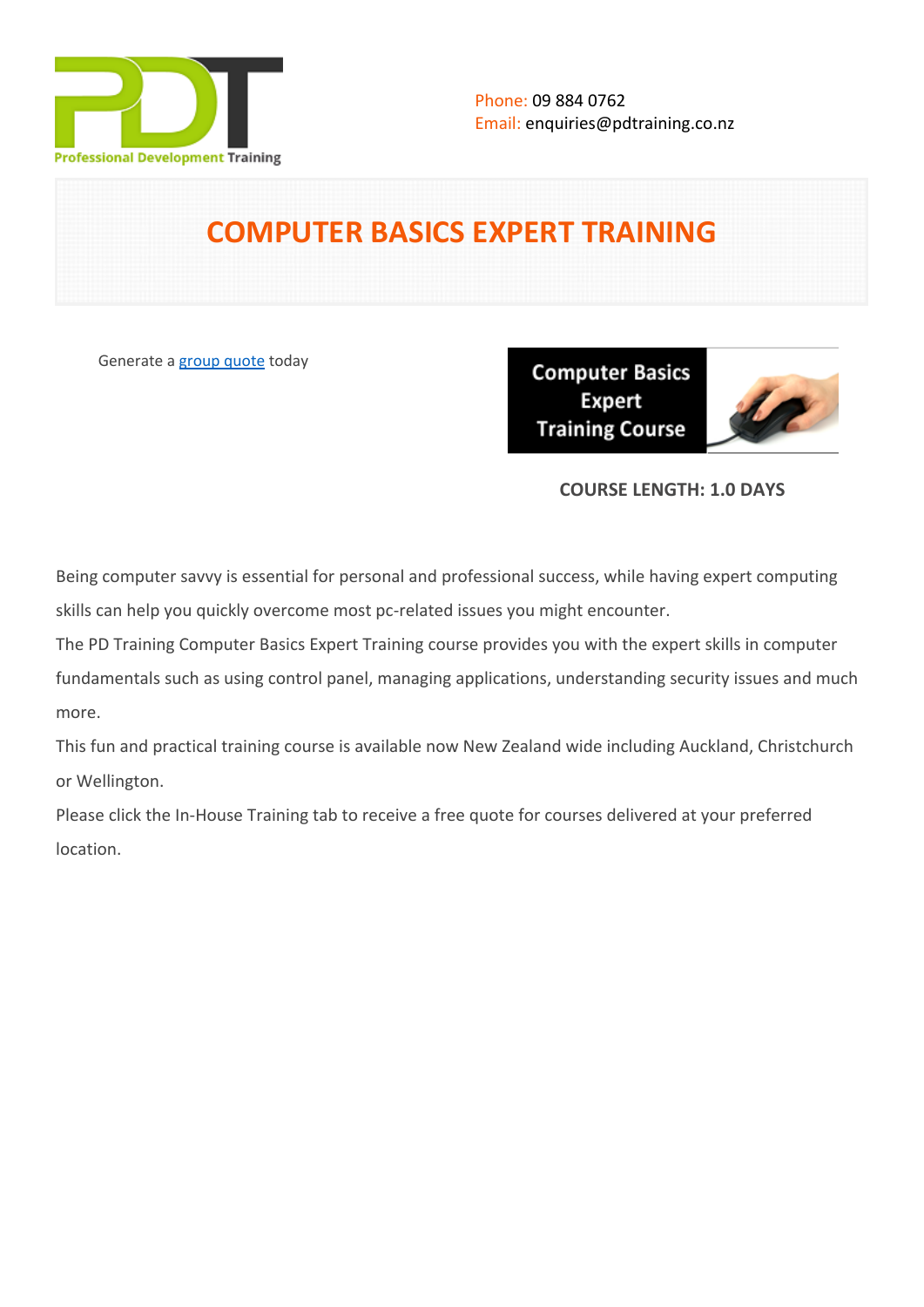### **COMPUTER BASICS EXPERT TRAINING COURSE OUTLINE**

#### **FOREWORD**

During this training course, participants will learn the advanced features and functionality of a computer

including browsing the web, working with various applications, working with web pages, and working with a window.

### **OUTCOMES**

This extensive training course provides training in all basic functions of a computer so that you are able to use it effortlessly to perform basic functions including browsing the Internet, downloading, using word processing applications, and managing files and folders.

## **After completing this course, participants will have learned to:**

- Use Calculator, Paint, Task Manager, WordPad, Notepad
- Resize windows, and move them
- Uninstall an application
- Halt a frozen program
- Switch between windows
- Work with a window
- Understand general computing concepts
- Understand how information networks operate
- Become aware of security concerns and how to work safely
- **•** Effectively manage and use files and folders
- Use the basic Windows applications, including WordPad, NotePad, Task Manager, Calculator, Paint, and Internet Explorer
- Use the Control Panel
- Find an installed application

#### **MODULES**

### **Lesson 1: Getting Started**

- The Parking Lot
- Workshop Objectives
- Action Plans & Evaluations

#### **Lesson 2: Web Browsers and the Internet**

- Basics of Web Browsers
- Browsing the Web
- Working with Book Marks
- Working with Web Pages
- Printing Web Pages

### **Lesson 3: Understanding Applications**

- Application Basics
- Basic Applications
- Working with a Window

### Working with WordPad

### **Lesson 4: Wrapping Up**

Words From the Wise